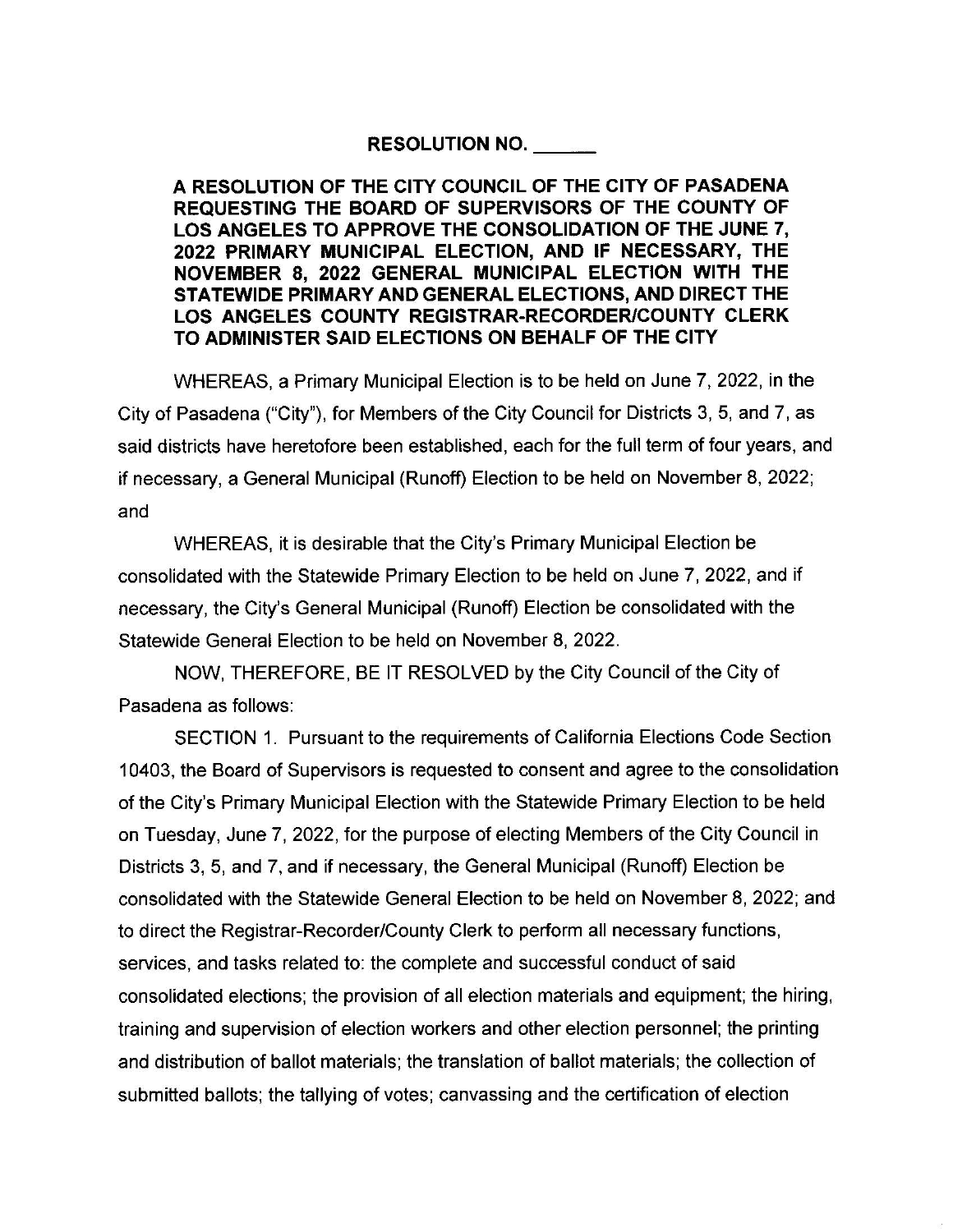results.

SECTION 2. The Los Angeles County Registrar-Recorder/County Clerk is authorized to canvass the returns for both the City's Primary and General Municipal Elections. The City's Primary Municipal Election and the Statewide Primary Election occurring on June 7, 2022 in Pasadena shall be held in all respects as if there were only one election, and only one form of ballot shall be used. Similarly, and if necessary, the City's General Municipal Election and the Statewide General Election occurring on November 8, 2022 in Pasadena shall be held in all respects as if there were only one election, and only one form of ballot shall be used. The elections will be held and conducted in accordance with the provisions of law regulating municipal elections.

SECTION 3. The City of Pasadena recognizes that additional costs will be incurred by the County by reason of these consolidated elections and agrees to reimburse the County for election related costs resulting from said consolidations. The City Director of Finance is authorized and directed to pay out of the General Fund of the City a sum equal those costs upon the completion of the services as described above and upon presentation to the City of a bill.

SECTION 4. The City Clerk is directed to forward without delay to the Board of Supervisors and to the Registrar-Recorder/County Clerk, each a certified copy of this resolution.

SECTION 5. The Board of Supervisors is requested to issue instructions to the Registrar-Recorder/County Clerk to take any and all steps necessary for the holding of these consolidated elections.

2